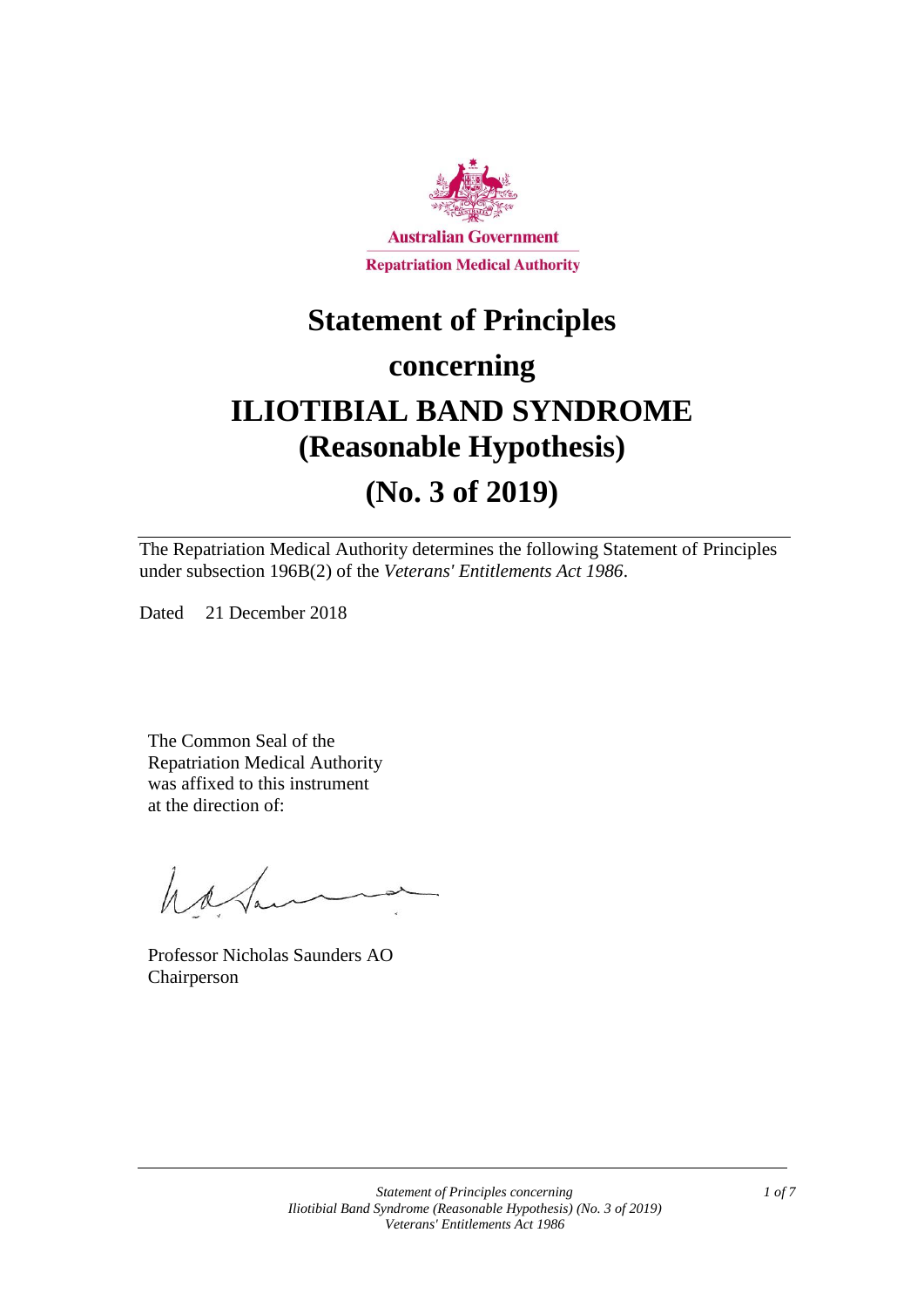# Contents

|  | $\mathfrak{D}$ |                                                                                  |
|--|----------------|----------------------------------------------------------------------------------|
|  | 3              |                                                                                  |
|  | 4              |                                                                                  |
|  | 5              |                                                                                  |
|  | 6              |                                                                                  |
|  | 7              | Kind of injury, disease or death to which this Statement of Principles relates 3 |
|  | 8              |                                                                                  |
|  | 9              |                                                                                  |
|  | 10             |                                                                                  |
|  | 11             | Factors referring to an injury or disease covered by another Statement of        |
|  |                |                                                                                  |
|  |                |                                                                                  |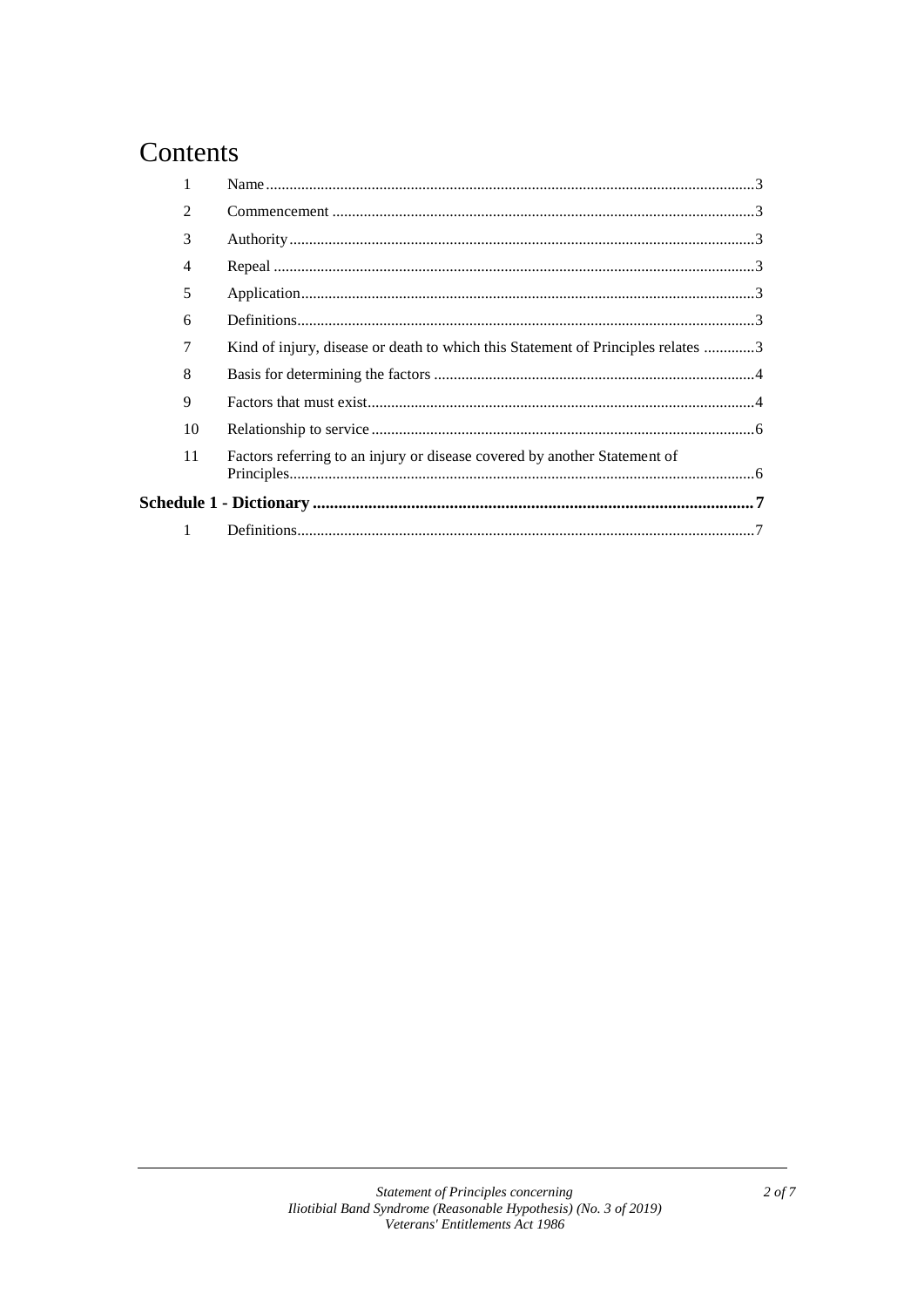### **1 Name**

This is the Statement of Principles concerning *iliotibial band syndrome (Reasonable Hypothesis)* (No. 3 of 2019).

### **2 Commencement**

This instrument commences on 28 January 2019.

### **3 Authority**

This instrument is made under subsection 196B(2) of the *Veterans' Entitlements Act 1986*.

#### **4 Repeal**

The Statement of Principles concerning iliotibial band syndrome No. 34 of 2010 (Federal Register of Legislation No. F2010L01050) made under subsection 196B(2) of the VEA is repealed.

# **5 Application**

This instrument applies to a claim to which section 120A of the VEA or section 338 of the *Military Rehabilitation and Compensation Act 2004* applies.

# **6 Definitions**

The terms defined in the Schedule 1 - Dictionary have the meaning given when used in this instrument.

# **7 Kind of injury, disease or death to which this Statement of Principles relates**

(1) This Statement of Principles is about iliotibial band syndrome and death from iliotibial band syndrome.

# *Meaning of iliotibial band syndrome*

- (2) For the purposes of this Statement of Principles, iliotibial band syndrome:
	- (a) means a condition of the distal portion of the iliotibial tract where it courses over the lateral femoral epicondyle; and
	- (b) is characterised by pain and tenderness over the lateral aspect of the knee which usually worsens with physical activity; and
	- (c) excludes proximal iliotibial band syndrome and iliotibial band insertional tendinosis.
- (3) While iliotibial band syndrome attracts ICD-10-AM code M76.3, in applying this Statement of Principles the meaning of iliotibial band syndrome is that given in subsection  $(2)$ .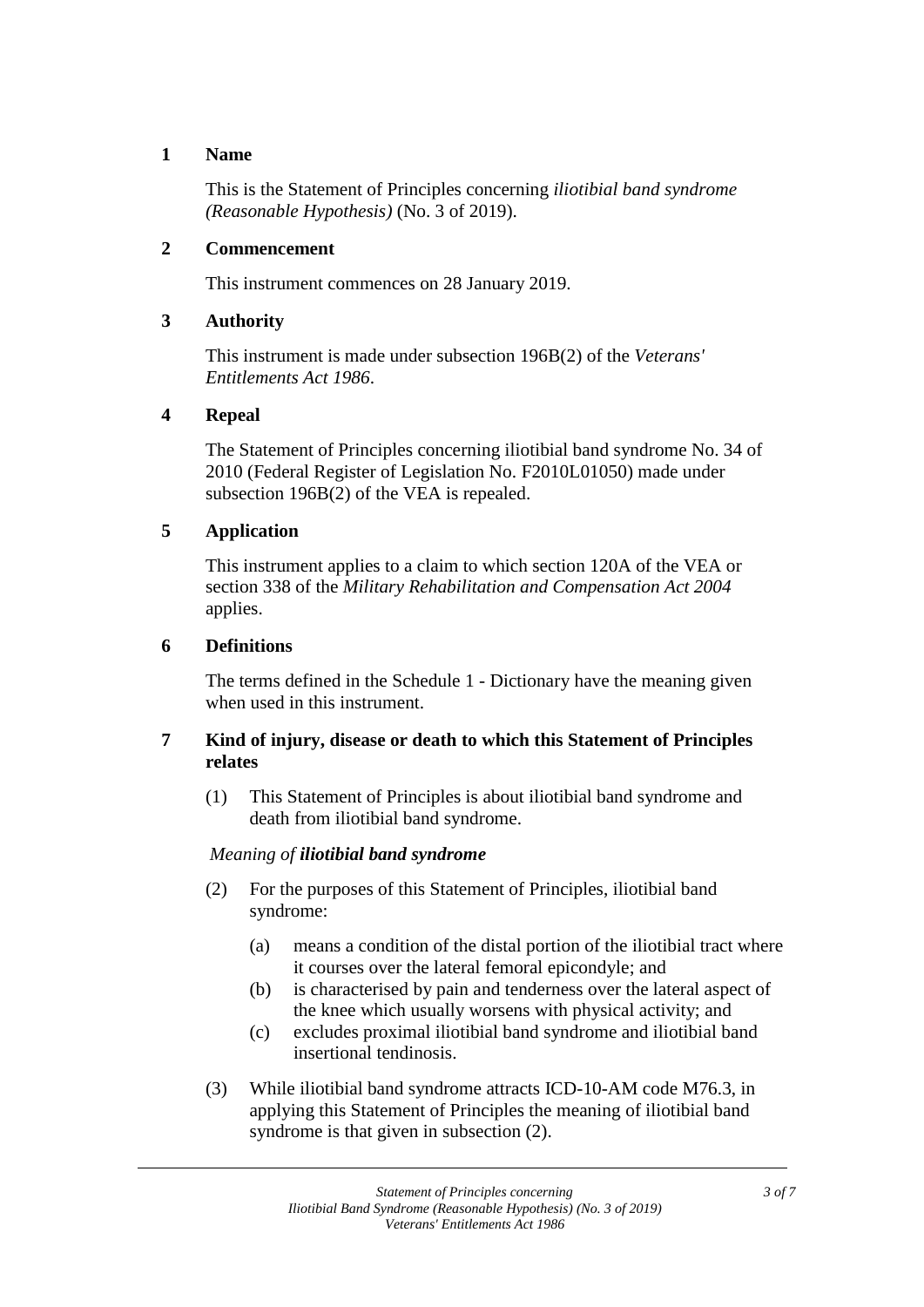(4) For subsection (3), a reference to an ICD-10-AM code is a reference to the code assigned to a particular kind of injury or disease in *The International Statistical Classification of Diseases and Related Health Problems, Tenth Revision, Australian Modification* (ICD-10-AM), Tenth Edition, effective date of 1 July 2017, copyrighted by the Independent Hospital Pricing Authority, ISBN 978-1-76007-296-4.

#### *Death from iliotibial band syndrome*

(5) For the purposes of this Statement of Principles, iliotibial band syndrome, in relation to a person, includes death from a terminal event or condition that was contributed to by the person's iliotibial band syndrome.

Note: *terminal event* is defined in the Schedule 1 – Dictionary.

#### **8 Basis for determining the factors**

The Repatriation Medical Authority is of the view that there is sound medical-scientific evidence that indicates that iliotibial band syndrome and death from iliotibial band syndrome can be related to relevant service rendered by veterans, members of Peacekeeping Forces, or members of the Forces under the VEA, or members under the MRCA.

Note: *MRCA*, *relevant service* and *VEA* are defined in the Schedule 1 – Dictionary.

#### **9 Factors that must exist**

At least one of the following factors must as a minimum exist before it can be said that a reasonable hypothesis has been raised connecting iliotibial band syndrome or death from iliotibial band syndrome with the circumstances of a person's relevant service:

- (1) running or jogging an average of at least 30 kilometres per week for at least the four weeks before the clinical onset of iliotibial band syndrome;
- (2) undertaking weight bearing exercise involving repeated flexion and extension of the affected knee, at a minimum intensity of five METs for at least four hours per week, for at least the four weeks before the clinical onset of iliotibial band syndrome;

Note: *MET* is defined in the Schedule 1 - Dictionary.

(3) increasing the frequency, duration or intensity of weight bearing activity involving the affected knee by at least 100 percent, to a minimum intensity of five METs for at least two hours per day, for at least the seven days before the clinical onset of iliotibial band syndrome;

Note: *MET* is defined in the Schedule 1 - Dictionary.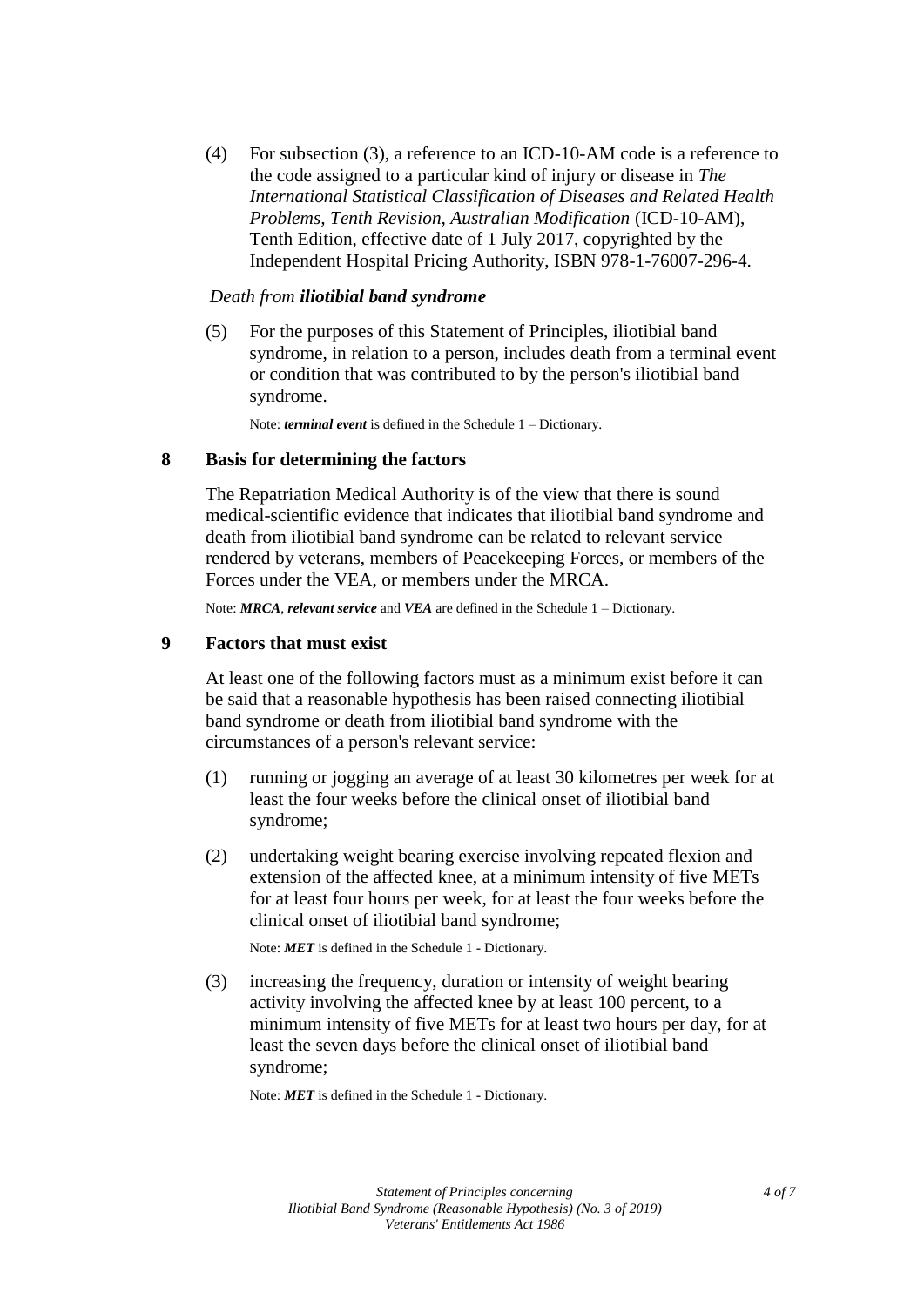(4) cycling at a minimum intensity of five METs for at least five hours per week, for at least the four weeks before the clinical onset of iliotibial band syndrome;

Note: *MET* is defined in the Schedule 1 - Dictionary.

(5) increasing the frequency, duration or intensity of cycling by at least 100 percent, to a minimum intensity of five METs for at least two hours per day, for at least the seven days before the clinical onset of iliotibial band syndrome;

Note: *MET* is defined in the Schedule 1 - Dictionary.

- (6) undergoing knee reconstruction surgery with placement of an implant in the distal lateral femur within the one year before the clinical onset of iliotibial band syndrome;
- (7) having weakness or paralysis of an abductor muscle of the hip before the clinical onset of iliotibial band syndrome;

(8) having varus malalignment of the knee or varus thrust of the knee before the clinical onset of iliotibial band syndrome;

Note: *varus malalignment of the knee* and *varus thrust of the knee* are defined in the Schedule 1 - Dictionary.

- (9) running or jogging an average of at least 30 kilometres per week for at least the four weeks before the clinical worsening of iliotibial band syndrome;
- (10) undertaking weight bearing exercise involving repeated flexion and extension of the affected knee, at a minimum intensity of five METs for at least four hours per week, for at least the four weeks before the clinical worsening of iliotibial band syndrome;

Note: *MET* is defined in the Schedule 1 - Dictionary.

(11) increasing the frequency, duration or intensity of weight bearing activity involving the affected knee by at least 100 percent, to a minimum intensity of five METs for at least two hours per day, for at least the seven days before the clinical worsening of iliotibial band syndrome;

Note: *MET* is defined in the Schedule 1 - Dictionary.

(12) cycling at a minimum intensity of five METs for at least five hours per week, for at least the four weeks before the clinical worsening of iliotibial band syndrome;

Note: *MET* is defined in the Schedule 1 - Dictionary.

Note: Abductor muscles of the hip are the gluteus medius, gluteus minimus, gluteus maximus and tensor fasciae latae, and weakness may occur following hip injury, hip surgery or diseases that affect the hip joint, such as gluteal tendinopathy.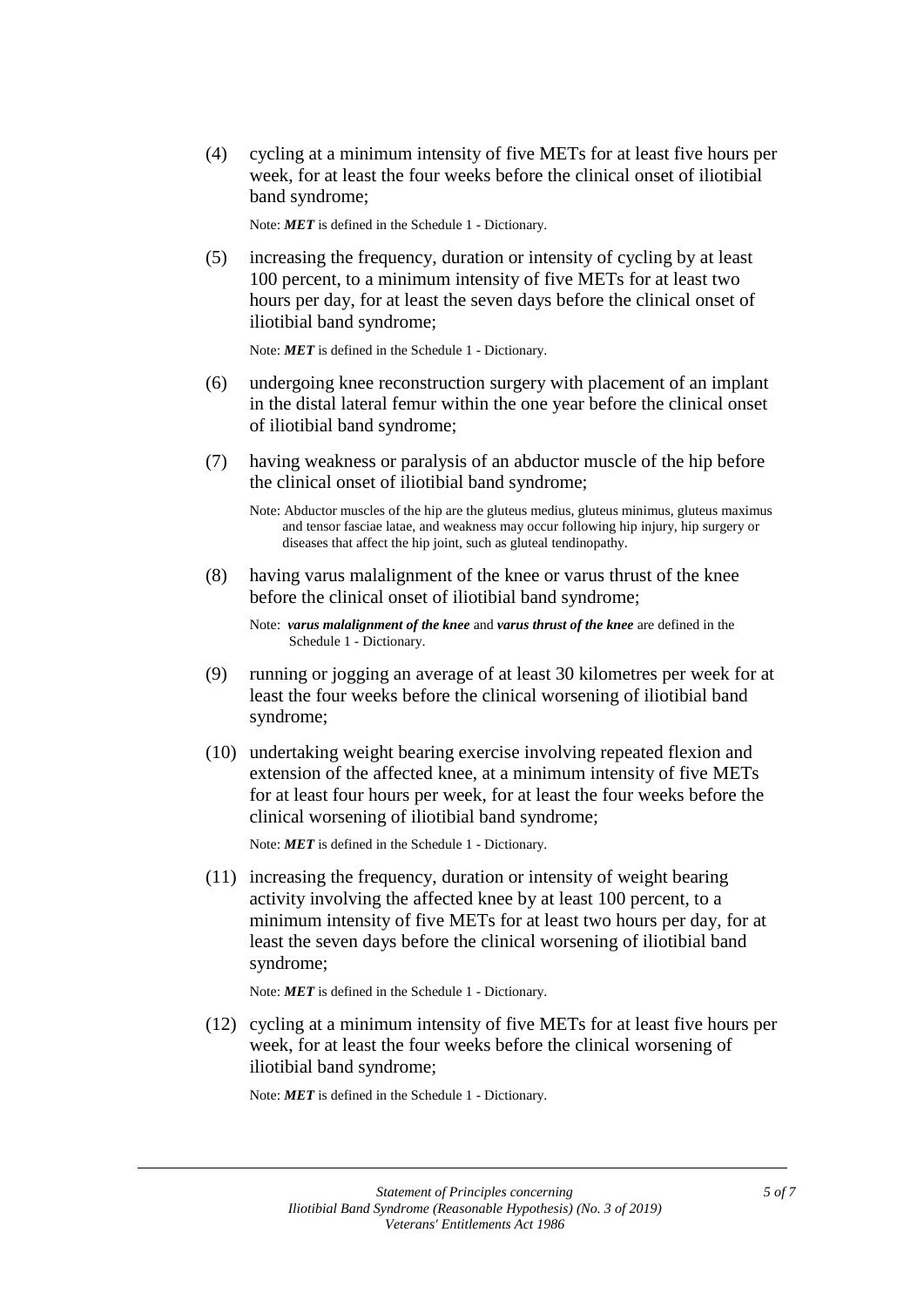(13) increasing the frequency, duration or intensity of cycling by at least 100 percent, to a minimum intensity of five METs for at least two hours per day, for at least the seven days before the clinical worsening of iliotibial band syndrome;

Note: *MET* is defined in the Schedule 1 - Dictionary.

- (14) undergoing knee reconstruction surgery with placement of an implant in the distal lateral femur within the one year before the clinical worsening of iliotibial band syndrome;
- (15) having weakness or paralysis of an abductor muscle of the hip before the clinical worsening of iliotibial band syndrome;

(16) having varus malalignment of the knee or varus thrust of the knee before the clinical worsening of iliotibial band syndrome;

Note: *varus malalignment of the knee* and *varus thrust of the knee* are defined in the Schedule 1 - Dictionary.

(17) inability to obtain appropriate clinical management for iliotibial band syndrome.

#### **10 Relationship to service**

- (1) The existence in a person of any factor referred to in section 9, must be related to the relevant service rendered by the person.
- (2) The factors set out in subsections 9(9) to 9(17) apply only to material contribution to, or aggravation of, iliotibial band syndrome where the person's iliotibial band syndrome was suffered or contracted before or during (but did not arise out of) the person's relevant service.

#### **11 Factors referring to an injury or disease covered by another Statement of Principles**

In this Statement of Principles:

- (1) if a factor referred to in section 9 applies in relation to a person; and
- (2) that factor refers to an injury or disease in respect of which a Statement of Principles has been determined under subsection 196B(2) of the VEA;

then the factors in that Statement of Principles apply in accordance with the terms of that Statement of Principles as in force from time to time.

Note: Abductor muscles of the hip are the gluteus medius, gluteus minimus, gluteus maximus and tensor fasciae latae, and weakness may occur following hip injury, hip surgery or diseases that affect the hip joint, such as gluteal tendinopathy.